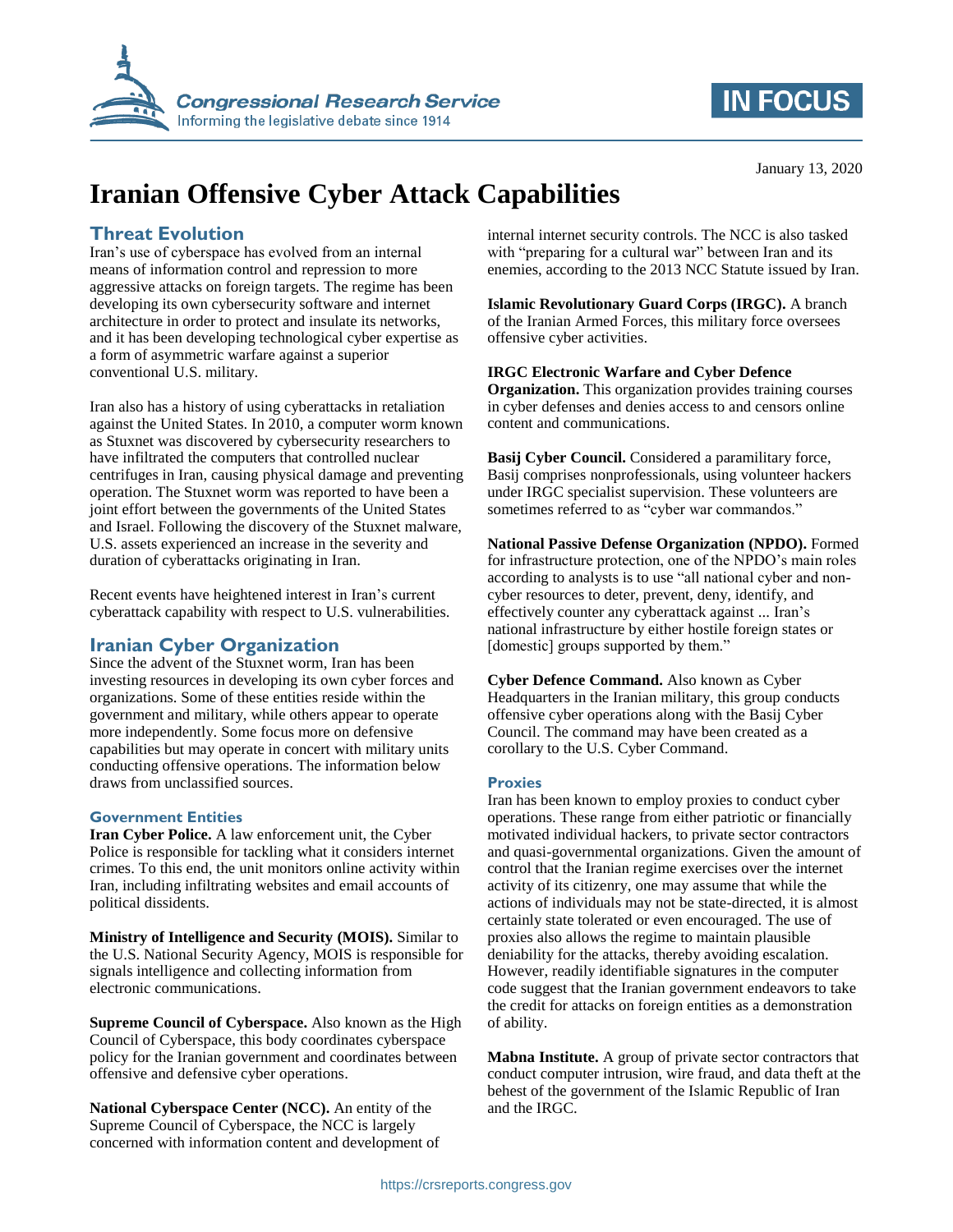**Iranian Cyber Army.** IT specialists and professional hackers. The Cyber Army has not been directly linked to the IRGC, but Iranian government officials refer to using it to hack "enemy sites," diverting internet traffic, and hacking into foreign media sites and social media platforms.

#### **Cyberattack Methods**

Since at least 2012, Iranian cyberattacks have been advancing from simple website defacements to denial of service and other disruptive or destructive forms of attack. These include distributed denial of service (DDOS) attacks that prevent access to target websites and more destructive attacks that destroy data or disable computers entirely.

**Website Defacement.** Cyberattacks that manipulate data and images on a website or redirect traffic to a new webpage.

**Data Breach and Theft.** Intrusions into computer systems that allow extraction of large amounts of otherwise protected data.

**Denial of Service.** Cyberattacks that flood a computer or network with traffic, rendering it inaccessible to users.

**Destructive Attacks.** Cyberattacks that destroy applications and computers within a target network with damage that could possibly equal that of a kinetic attack. An example is a "wiper" attack, where an infected computer hard drive is overwritten or cleared of data.

#### **Iran-Attributed Incidents**

**Saudi Aramco.** In 2012, wiper malware known as Shamoon damaged computers and delayed oil production after targeting Saudi Aramco and other energy companies in the Middle East. U.S. government officials linked the attack to Iran.

**Sands Casino, Las Vegas.** In 2014, destructive attacks accessed and destroyed data on the network of the Sands Hotel and Casino, owned by a political donor seen as pro-Israel and anti-Iran. The U.S. Director of National Intelligence attributed this attack to the Iranian government in a Statement for the Record to the House Permanent Select Committee on Intelligence.

**U.S. Banks.** From 2011 to 2013, DDOS attacks in which banks' websites, including Bank of America and Wells Fargo, were overwhelmed with internet traffic, preventing customer access for a period of time. In March 2016, the U.S. Department of Justice indicted seven Iranian actors contracted by the IRGC who were said to have cost the banks millions of dollars in remediation.

**Twitter and Facebook.** In 2009, Twitter web traffic was redirected to a page for a group claiming to be the Iranian Cyber Army. In 2018, Twitter announced that it had removed 2,617 Iranian accounts that were engaging in "malicious activity." In May 2019, Facebook stated that it had removed Iranian-linked Facebook accounts, pages, and groups as well as Instagram accounts. While much of this activity involved trolling and other influence operations,

social media platforms could also be used to coordinate cyberattacks.

**Rye, New York Dam.** In 2013, an Iranian employed by a company contracted by the IRGC was able to access remotely the supervisory control and data acquisition (SCADA) systems of the Bowman Dam in Rye, NY. This gave access to information regarding the status and operation of the dam, possibly compromising its functioning. The Iranian was indicted by the U.S. Department of Justice in 2016.

**Cyber Data Theft Ring.** From approximately 2013 to 2017, cyber thieves associated with the Mabna Institute targeted intellectual property and other data from 144 U.S. universities, the U.S. Department of Labor, the Federal Energy Regulatory Commission, the State of Hawaii, and the State of Indiana, as well as companies and organizations outside the United States. The Department of Justice indicted nine Iranians for these incidents in 2018.

While there are many reports of Iran's increasingly sophisticated cyberattack capability, previous incidents also can be attributed to poor security controls of the targets. However, discovery of sophisticated malware such as Stuxnet could allow for reverse engineering, giving Iran its own destructive capability.

#### **Possible Iranian Cyber Response to Recent U.S. Action**

On June 22, 2019, Christopher C. Krebs, Director of the Department of Homeland Security's (DHS's) Cybersecurity and Infrastructure Security Agency (CISA), issued a statement that "CISA is aware of a recent rise in malicious cyber activity directed at United States industries and government agencies by Iranian regime actors and proxies…. Iranian regime actors and proxies are increasingly using destructive 'wiper' attacks, looking to do much more than just steal data and money." On January 2, 2020, the day IRGC major general Qasem Soleimani was killed in a U.S. air strike at Baghdad International Airport, Krebs linked back to this statement on his social media account.

On January 4, the DHS National Terrorism Advisory System issued a bulletin warning that "Iran maintains a robust cyber program and can execute cyberattacks against the United States. Iran is capable, at a minimum, of carrying out attacks with temporary disruptive effects against critical infrastructure in the United States." The bulletin warned of the potential for cyber retaliation in response to the U.S. military strike in Baghdad. Also on this day, hackers claiming to represent the Islamic Republic of Iran hacked and defaced several U.S. websites. CISA representatives did not confirm that this attack was sponsored by the Iranian government.

In the days following the death of Soleimani, the U.S. Selective Service System website was disabled due to high volumes of web traffic. Random U.S. citizens had been receiving text messages that indicated a draft had been reinstated for an imminent war in Iran. The origin of these text messages is unknown.